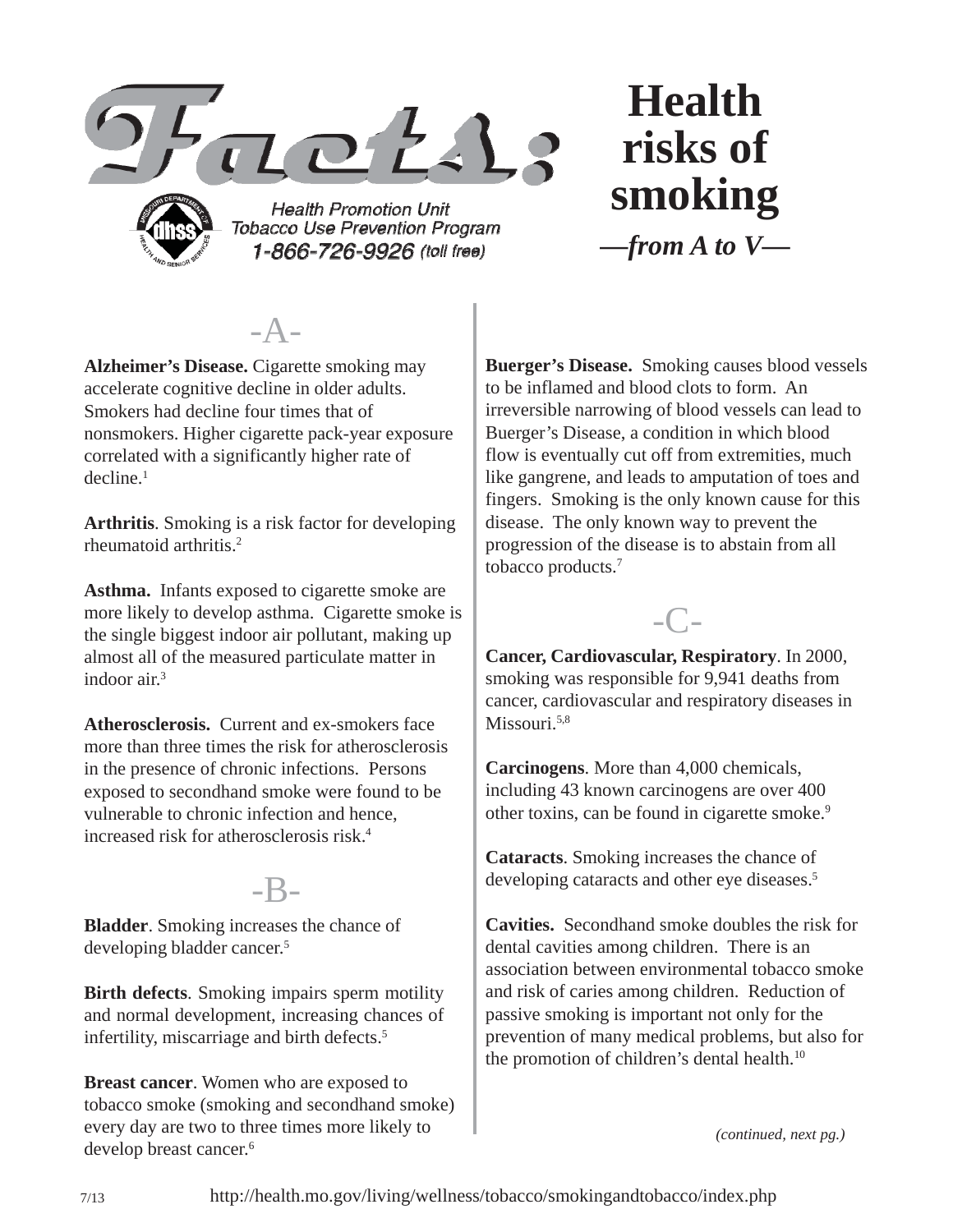**Cervical cancer**. Women who quit smoking may dramatically reduce their risk of cervical cancer.<sup>11</sup>

**Chronic Obstructive Pulmonary Disease**  [bronchitis and emphysema]. Long-term smoking is responsible for 80-90 percent of COPD cases. A smoker is 10 times more likely than a nonsmoker to die of COPD.<sup>12</sup>

**Colorectal cancer**. Smoking increases the chance of developing colorectal cancer in both men and women.2,7 Long-term smoking is associated with increased risk of colorectal cancer mortality in both men and women.13

## -D-

**Diabetes**. People who smoke more than a pack of cigarettes per day are nearly twice as likely as nonsmokers to develop diabetes.<sup>14</sup>

**Digestive system**. Smoking increases the risk of duodenal ulcers, Crohn's Disease, and colon polyps.5,13

## -H-

**Hearing**. Smokers have a 70 percent greater risk of suffering from hearing loss than nonsmokers.15

**Heart disease**. Cigarette smoking is a major cause of heart disease among both men and women. Smokers have twice the risk of heart attack of nonsmokers.16 A recent study found that current smokers sustained their first acute myocardial infarction (heart attack) more than 10 years earlier than nonsmokers, and the younger smokers had a higher mortality rate.<sup>17</sup>

#### $-I<sub>-</sub>$

**Impotence**. Smoking increases the chance of impotence in males.<sup>5</sup>

## $-K-$

**Kidney**. Smoking increases the chance of developing kidney cancer.5

**Leukemia**. Smokers have a 50 percent greater chance of contracting a deadly form of adult leukemia.5

-L-

**Lung cancer**. Almost all (87%) of lung cancer is caused by smoking. Lung cancer has now surpassed heart disease as the leading cause of smoke-related deaths among white middle-class smokers.18

**Lupus.** Development of lupus is 50 percent more likely among smokers than nonsmokers.<sup>19</sup>

**Lymphoma.** Women who smoked 16-33 packyears were found to be at 50 percent increased risk for Non-Hodgkin's Lymphoma. The risk was 80 percent for women who smoked 34+ pack-years.<sup>20</sup>

# $-M<sub>-</sub>$

**Meningitis.** Children exposed to tobacco smoke are more than  $2^{1/2}$  times more likely to develop bacterial meningitis.<sup>21</sup>

And, children diagnosed with purulent meningitis were three times more likely to have been exposed to secondhand smoake in the home. $22$ 

**Multiple Sclerosis.** Women who smoke are 1.6 times more likely to contract this disease than women who don't smoke. For men, the risk is more than  $2^{3/4}$  higher.<sup>23</sup>

## -O-

**Osteoporosis.** A bone mineral loss of 2.3-3.3 percent was found for every pack-year of tobacco  $use<sup>24</sup>$ 

#### -P-

**Pancreas**. Smoking doubles the risk of pancreatic cancer.5,25

*(continued, next pg.)*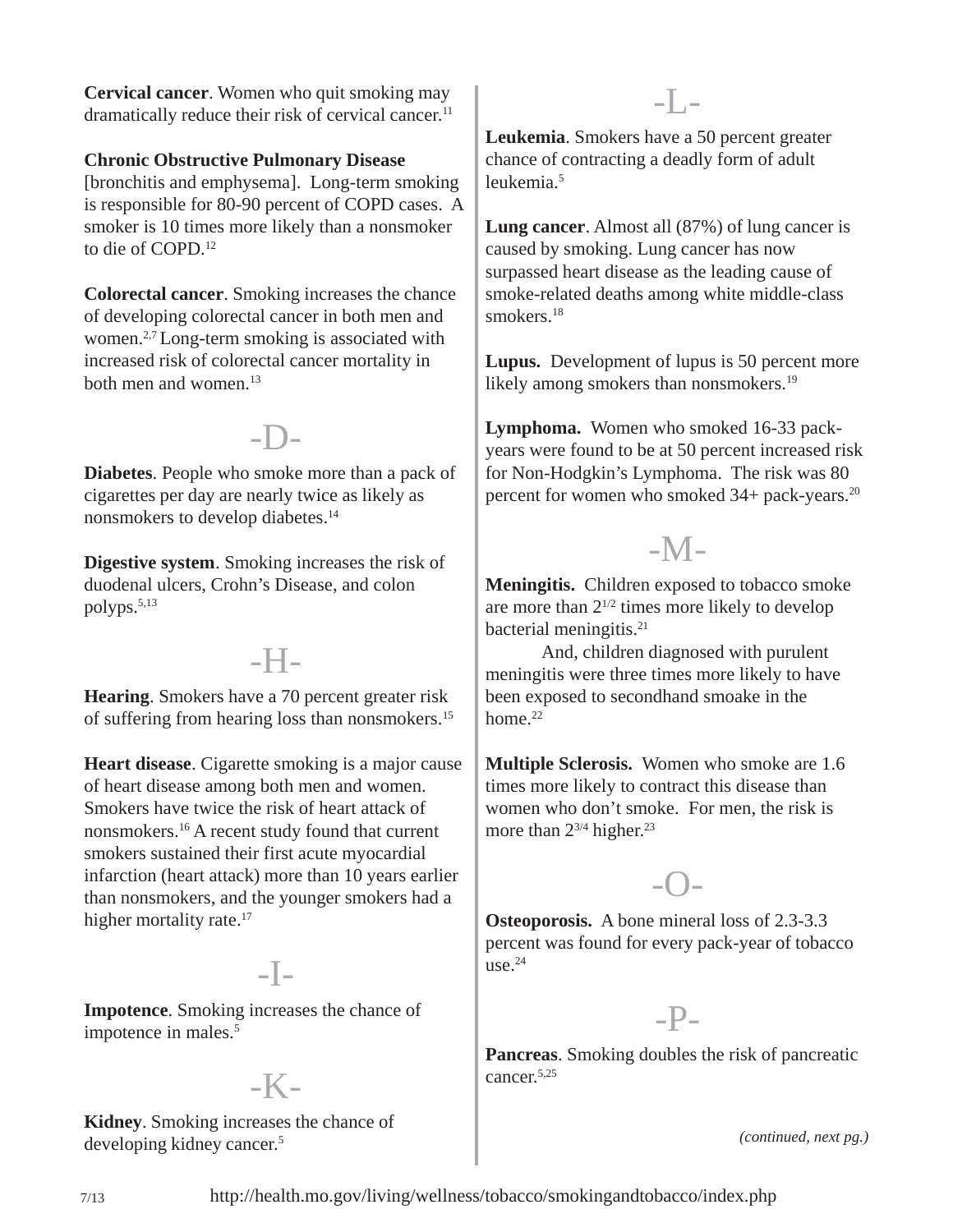**Prostate Cancer.** Cigarette smoking may influence the risk of extraprostatic prostate cancer in young men. Current smokers were found to be 3.85 times more likely and former smokers were 3.2 times more likely to have an extraprostatic and Gleason sum seven or greater compared to men who never smoked.<sup>26</sup>

A dose-response relationship exists between number of pack-years smoked and prostate cancer risk. Men who smoked were 1.6 times more likely to develop prostate cancer, with a stronger association observed in men with the more aggressive cancer. Smoking cessation resulted in a decline in risk.27

 $-S-$ 

**Skin**. Smokers who develop skin cancer are more likely to die of their disease than nonsmokers.<sup>5</sup>

**Stomach Cancer.** Men who smoke are 2.3 times more likely and women who smoke are 1.5 times more likely to develop stomach cancer. This likelihood increases with smoking duration.<sup>28</sup>

**Sudden Infant Death Syndrome.** Babies of parents who smoke are more likely to die of SIDS. Nicotine not only disrupts a baby's breathing, but also disrupts the early development of neural circuits that guard against the stopping of breathing during sleep.<sup>29</sup>

**Stroke.** Women who smoke less than 15 cigarettes per day are 1.9 times more likely to experience a stroke than women who don't smoke. For women who smoke more than 15 cigarettes per day, the likelihood increases to 3.3 times.<sup>30</sup>

 $-V<sub>-</sub>$ 

**Vision**. People who smoke one pack or more of cigarettes per day are more likely to suffer vision loss (macular degeneration) than those who never smoked. $5,31$ 

#### **References:**

1 Ott, A., MD, et. al., Effect of smoking on global cognitive function in nondemented elderly. Neurology, 2004; 62: 920-924. 2 Symmons DPM, et al. Blood Transfusion, Smoking, and Obesity as Risk Factors for the Development of Rheumatoid Arthritis: Results from a Primary Care-Based Incident Case-Control Study in Norfolk, England. Arthritis & Rheumatism 1997; 40:1955-1961.

3 Abraham, Jerrold, et. al., unpublished presentation at international conference of American Thoracic Society, May 24, 2003. 4 Kiechl, Stefan, et.al., Active and Passive Smoking, Chronic Infections, and the Risk of Carotid Atherosclerosis: Prospective Results From the Bruneck Study, Stroke 2002; 33: 2170-2176.

5 Napier K. Cigarettes: what the warning label doesn't tell you: the first comprehensive guide to the health consequences of smoking. NY: American Council on Science and Health; 1996.

6 Morabia A, Bernstein M, Heritier S, Khatchatrian N. Relation of breast cancer with passive and active exposure to tobacco smoke. American Journal of Epidemiology 1996; 143(1):918-28.

7 The Johns Hopkins Vasculitis Center:

http://vasculitis.med.jhu.edu/typesof/buergers.html

8 Focus…Smoking Attributable Mortality in Missouri 2000. Missouri Monthly Vital Statistics. December 2002, Vol. 36, No. 10.

9 Glantz S. Tobacco: Biology & Politics. Waco, TX: Health Edco; 1992.

10Aligne, C. Andrew, MD, MPH, Association of Pediatric Dental Caries With Passive Smoking, JAMA, 2003; 289: 1258- 1264.

11Szarewski A, Jarvis MJ, Sasieni P, Anderson M, Edwards R, Steele SJ, et al. Effect of smoking cessation on cervical cancer. <sup>12</sup>Hungry for Air: Sharing the Facts About COPD, American Lung Association, November, 2003.

<sup>13</sup>Chao A, Thun MJ, Jacobs EJ, Henley SJ, Rodriguez C, Calle EE. Cigarette smoking and colorectal cancer mortality in the cancer prevention study II. Journal of the National Cancer Institute 2000; 92(23):1888-1896.

*(continued, next pg.)*